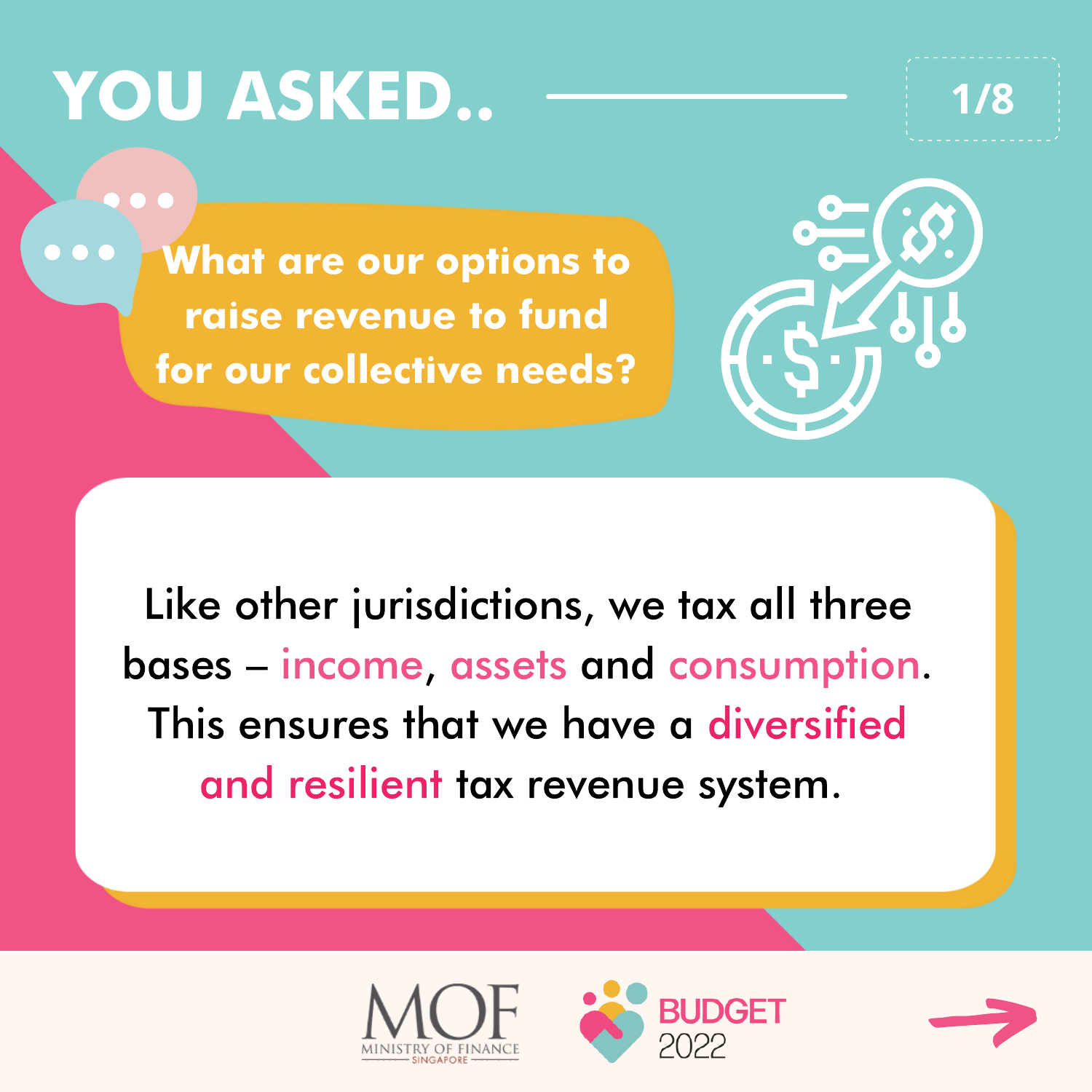# **YOU ASKED.. 2/8**

**Tell me more about income-based tax: Personal Income Tax (PIT)**



From FY2024, the top marginal PIT rate will be raised from 22% to 24%.

The PIT rate increase will affect the top 1.2% PIT-payers - they will pay an additional \$170 million in tax every year.





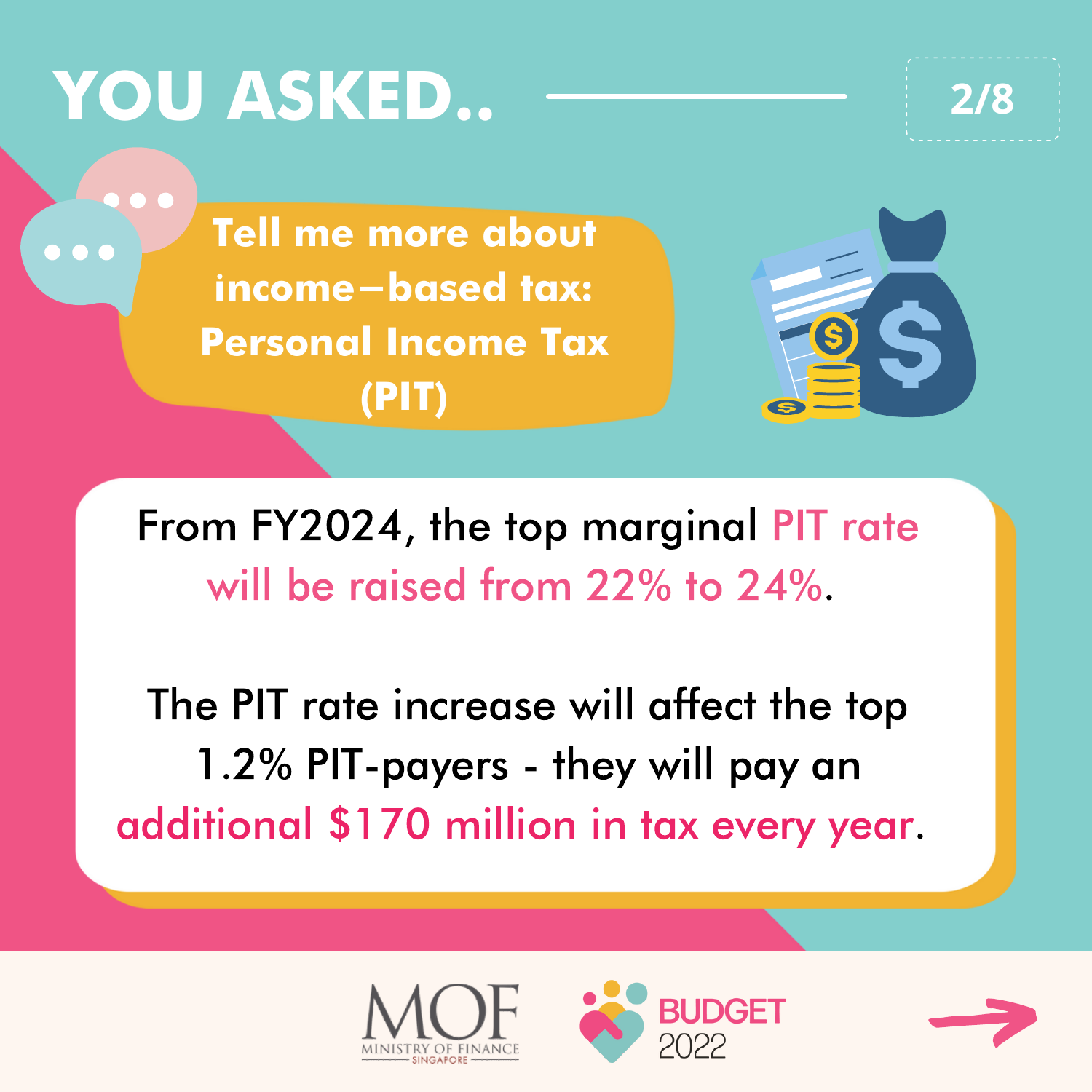# **YOU ASKED.. 3/8**

**Tell me more about income-based tax: Personal Income Tax (PIT)**



To raise the same amount as a GST increase through higher PIT, we would have to raise the PIT rates for a broader group of income earners, including upper-middle-income and even middle-income earners.





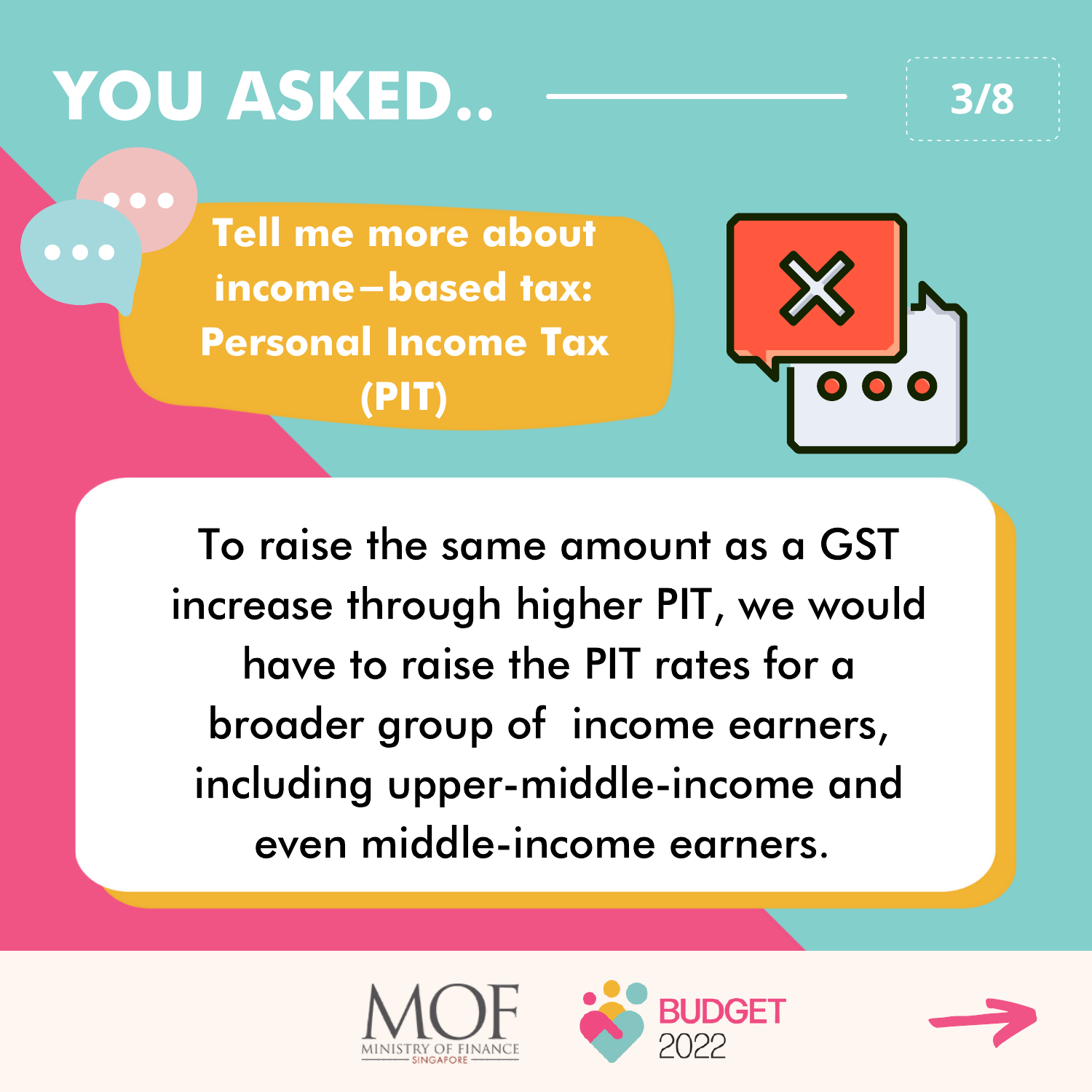# **YOU ASKED.. 4/8**





We will collect additional property tax of \$380 million per year from all nonowner-occupied residential properties, and the top 7% of all owner-occupied residential properties.





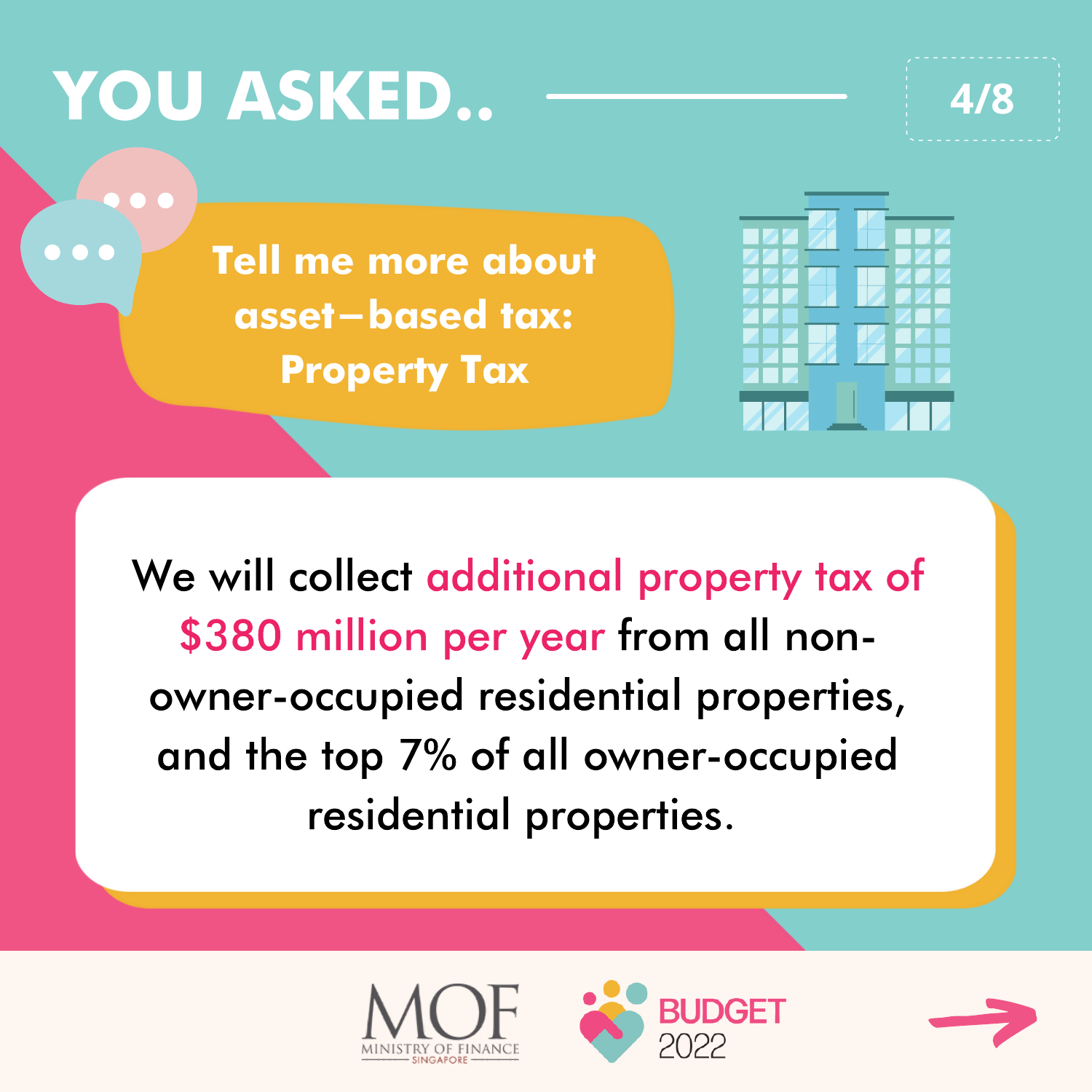## **YOU ASKED.. 5/8**

**Tell me more about asset-based tax: Property Tax**



The changes will only affect 1 in 3 owneroccupied private residential properties and all non-owner-occupied residential properties.

Owner-occupied HDB flats are not affected.





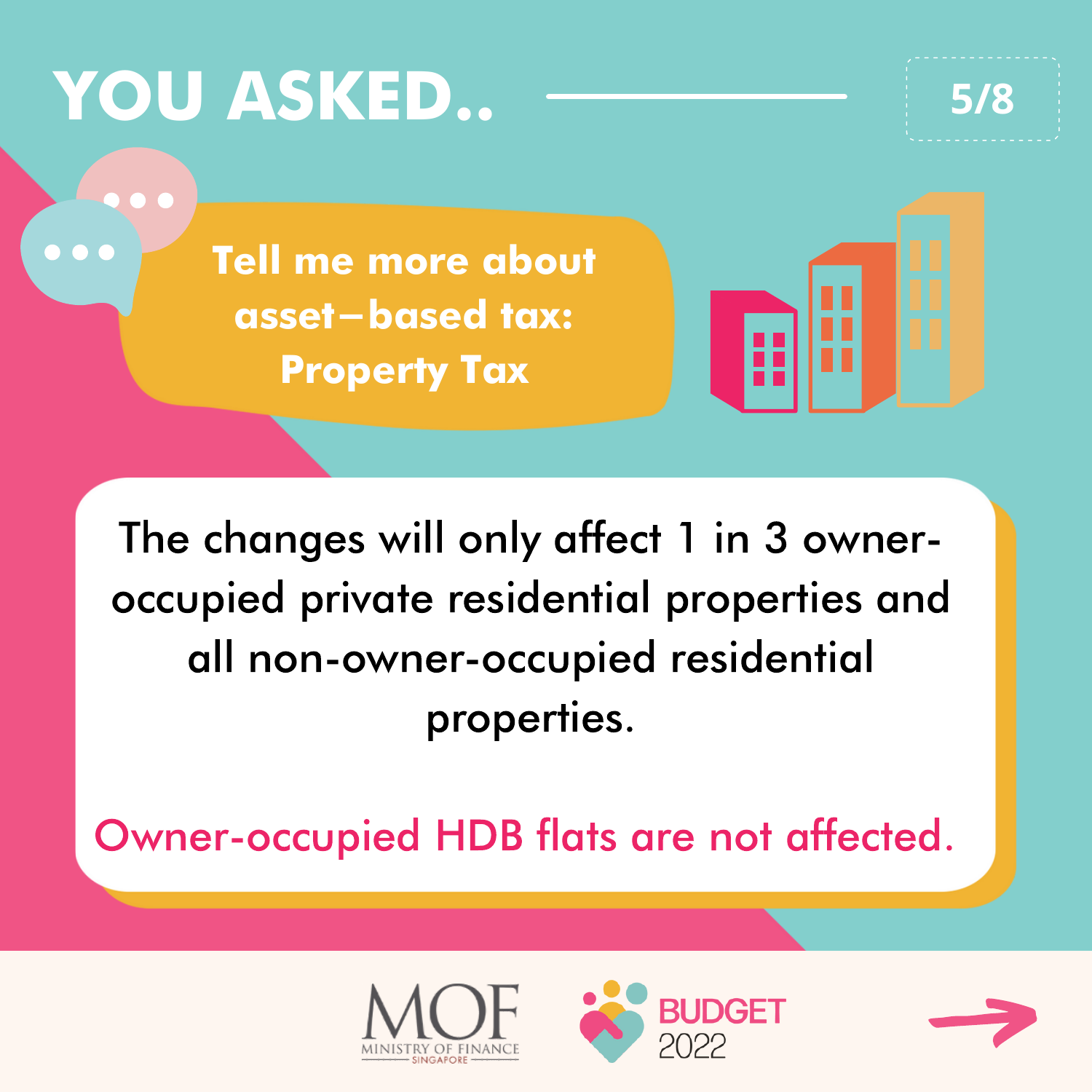# **YOU ASKED.. 6/8**

**Tell me more about asset-based tax: Additional Registration Fees (ARF)**



To make the vehicle tax system more progressive, another ARF tier was introduced in #SGBudget2022 for cars at a rate of 220% for the portion of Open Market Value in excess of \$80,000.





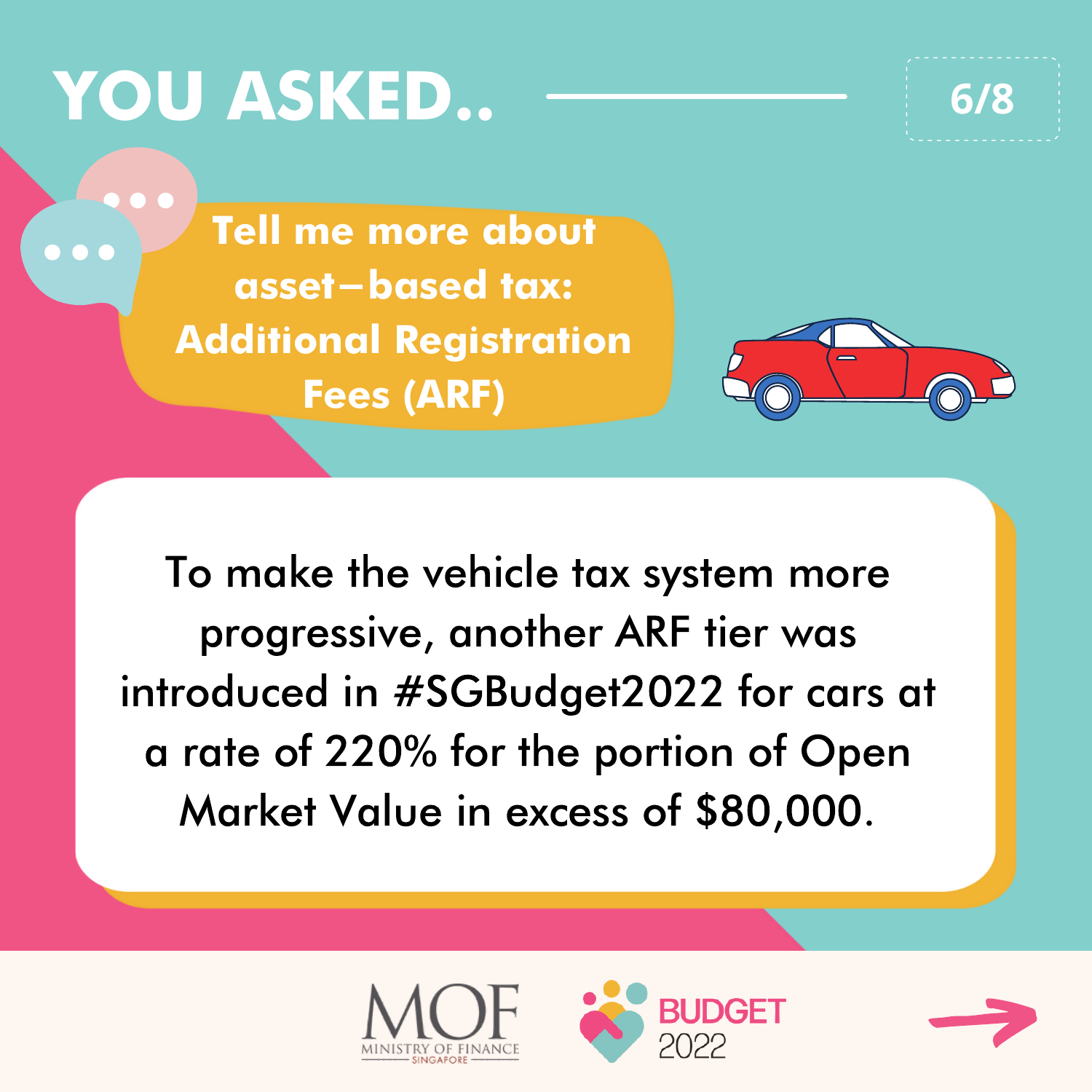### **YOU ASKED.. 7/8**

**Tell me more about consumption-based tax: GST**



#### The broad-based GST rate increase will yield \$3.5 billion more in revenue every year.